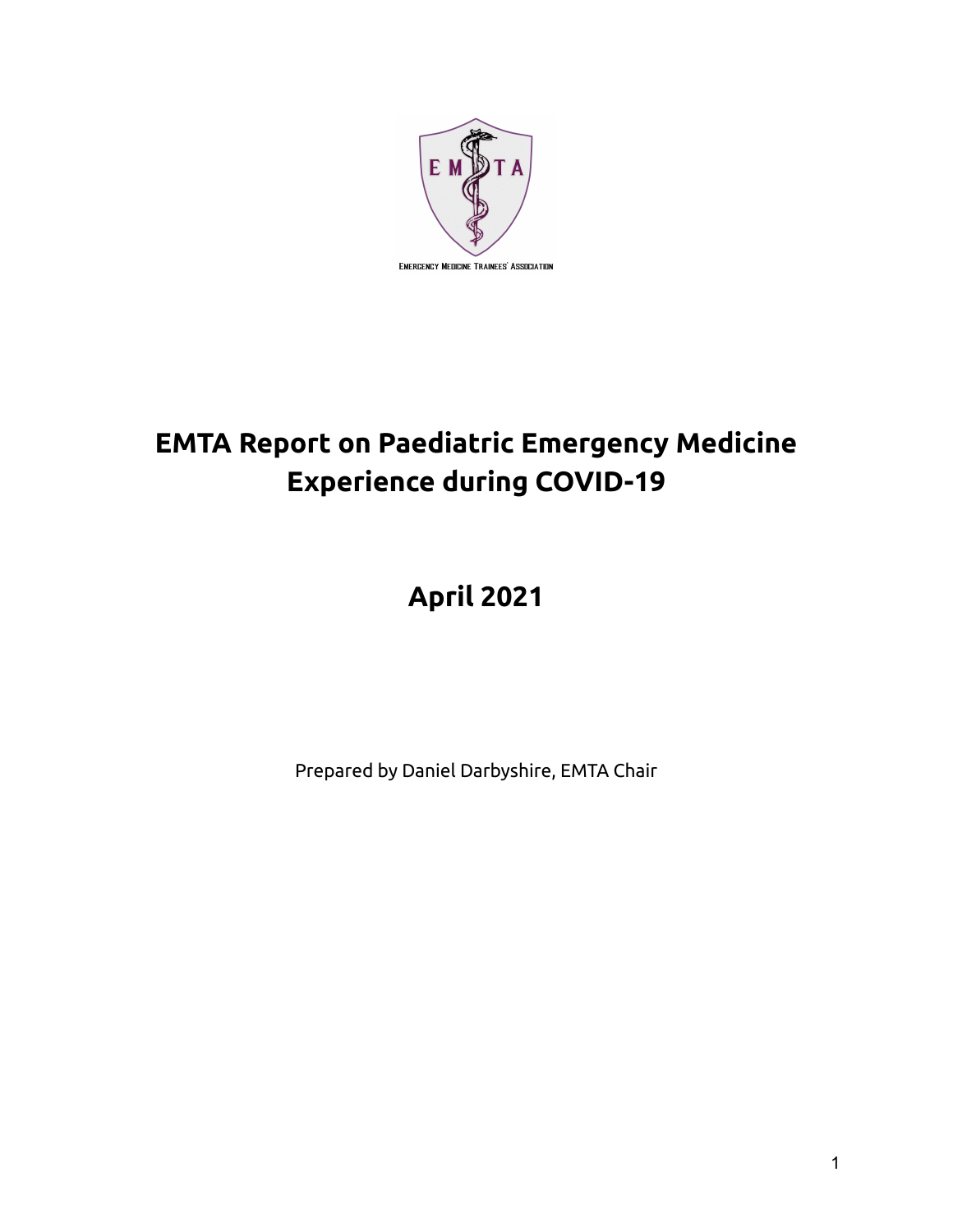#### **Introduction and Purpose**

This report has been produced following repeated concerns from trainees about their reduced exposure to paediatric emergency medicine during the COVID-19 pandemic. This has especially affected trainees doing PEM specific placements during ST3 and PEM sub-speciality years but trainees of all levels have reported reduced exposure to paediatric emergency medicine.

The reasons for this are multiple but include a reduction in the number of children attending emergency departments by around 50% during the first wave (1), redirection of unwell or injured children direct to the paediatric service, orthopaedic services and co-located primary care. In addition, the increased demand on adult emergency departments has seen emergency medicine trainees provide a greater proportion of care to adults.

This has been recognised as a risk to progression for emergency medicine trainees — who must be competent at managing the full spectrum of pediatric emergency medicine presentations — by RCEM, the statutory education bodies, by individual hospital trusts and emergency departments, and by trainees. Different organisations have responded to these challenges in different ways.

The aim of this report is to highlight areas of good practice that we have identified. Unfortunately we have also identified a number of practices which we feel are not acceptable. The information contained herein has been collected through the EMTA regional representative network, the EMTA committee and from feedback provided directly to EMTA via social media, email and the TellEMTA button.

### **Good Practice**

One District General Hospital where trainees are placed during ST3 allocated trainees for 2 weeks on the general paediatric ward. This practice was in place prior to COVID and was continued during the pandemic and allowed for focused paediatric experience as well as providing perspective on what happens to the children referred from the ED.

Secondments to PAU/NICU/SCBU either in-house or other centres.

Sharing virtual teaching/journal clubs/meetings between sites.

### **Poor Practice**

One trust has advised trainees to take study leave for protected shifts in paediatric emergency medicine. On the surface this might seem a pragmatic approach but PEM is core business for emergency physicians and a time spent delivering service in PEM is a poor use of study leave and will lead to gaps in curricular attainment elsewhere.

**Better Training. Better Care.**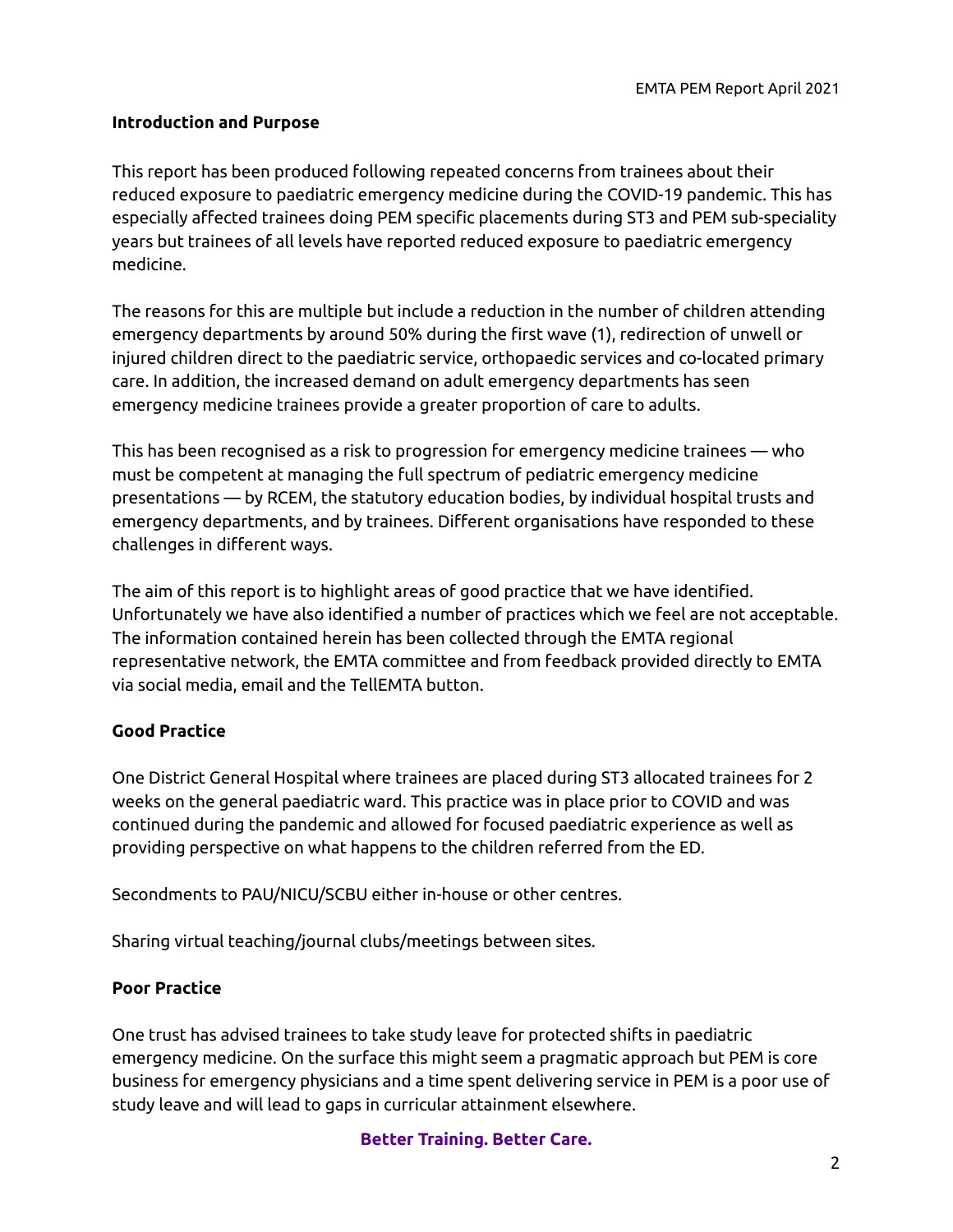Several trusts have allocated trainees to PEM shifts but unfortunately trainees report that due to the demands on adult services they are more often than not allocated away from PEM to the adult department.

"Paediatric training is not ring fenced, trainees are allocated to 'cover paeds' during their in-hours shifts however trainees are often 'called back' to cover the adult EM department as service provision. Trainees cover adult EM for night shifts."

### **Other considerations**

Problems that existed prior to COVID remain and some reports suggest that these unwarranted variations were exacerbated during the pandemic.

Some departments lack suitable expertise to act as supervision for ST3 trainees on PEM placements.

The growth of the workforce who specialise in seeing certain presentations at the front door has clear arguments in terms of the growth of the emergency department and quality and sustainability therein. In departments that have developed this workforce in PEM the reduced number of paediatric presentations to the ED can be managed by this group who are not able to practice in the adult setting. EM trainees work across the spectrum of age and acuity with clinical priorities leading to redeployment. Prior to COVID this could be a barrier to gaining PEM experience and competencies — COVID seems to have exacerbated the problem.

"At [Major Trauma Centre], aside from those doing their ST3 paediatric block, there is no opportunity or training at all for any trainees to see paediatric patients. This is severely affecting our training, experience and confidence. We have already lost ANY exposure to minor injuries at [this trust] due to the ENP rollout (very occasionally a doctor is sent to minors to 'queue bust') and now we have no paediatric exposure. This must be addressed. It has been raised locally and it appears service provision in adult majors is their only concern. The excuse of covid is no longer valid."

### **Formal Recommendations**

#### *ST1 and 2*

In some locations trainees can complete ST1 and ST2 with minimal exposure to paediatrics, being placed in adult only emergency departments and departments of anesthesia. The transition to ST3 is especially challenging for this group and requires high-quality and proactive educational supervision.

### *ST3*

Time allocated to an acute paediatric service, even in a supernumerary role, can help with both competence and confidence. A 2-week period, organised however practical locally, has